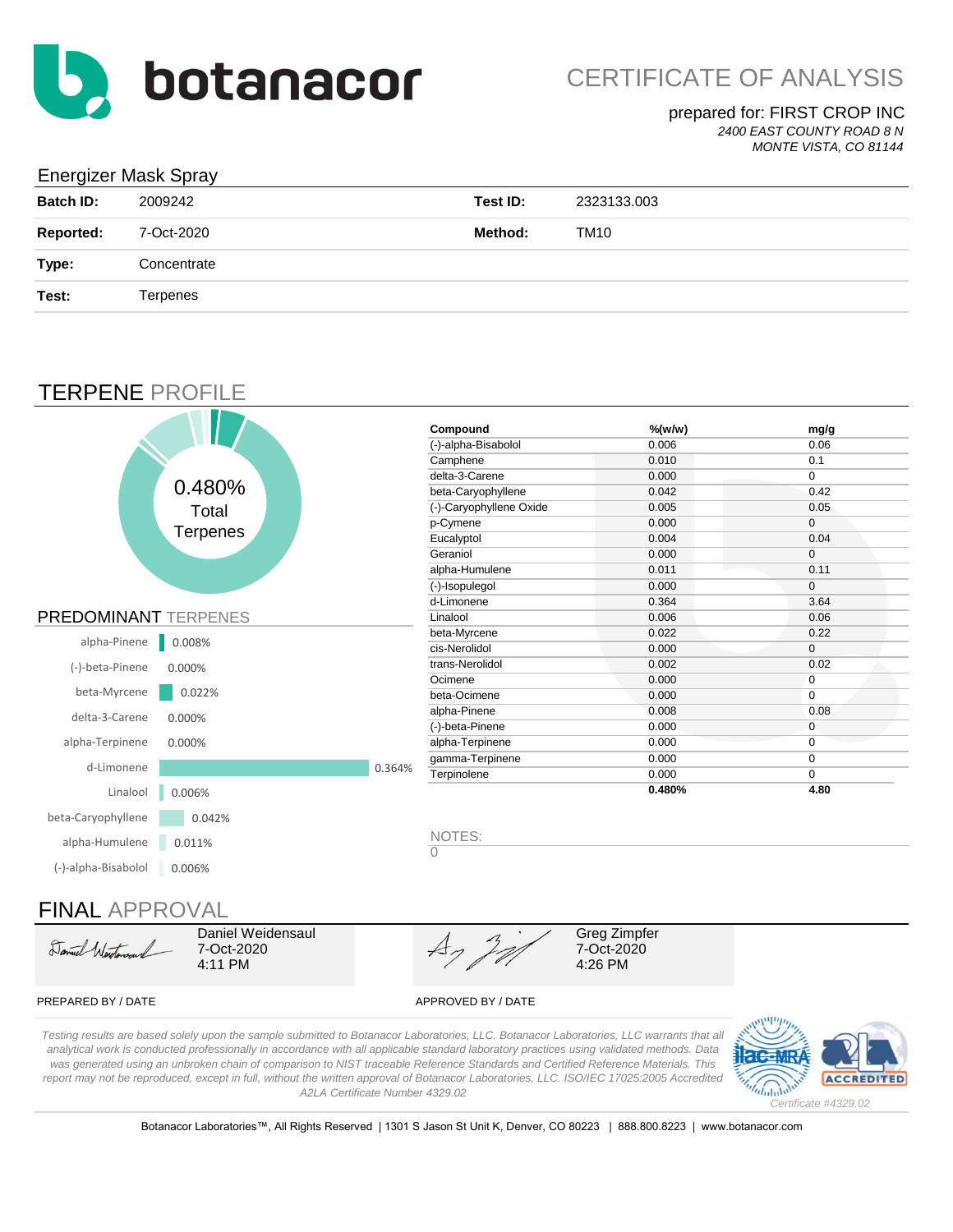

*2400 EAST COUNTY ROAD 8 N*

*MONTE VISTA, CO 81144*

#### Energizer Mask Spray

| <b>Batch ID:</b> | 2009242     | Test ID: | T000099769  |
|------------------|-------------|----------|-------------|
| <b>Reported:</b> | 2-Oct-2020  | Method:  | <b>TM17</b> |
| Type:            | Concentrate |          |             |
| Test:            | Pesticides  |          |             |
|                  |             |          |             |

# PESTICIDE RESIDUE

| Compound            | Dynamic Range (ppb) | Result (ppb)    | Compound         | Dynamic Range (ppb) | Result (ppb)    |
|---------------------|---------------------|-----------------|------------------|---------------------|-----------------|
| Acephate            | $35 - 2407$         | $ND^*$          | <b>Malathion</b> | 285 - 2407          | $ND^*$          |
| Acetamiprid         | 36 - 2407           | $ND^*$          | Metalaxyl        | $38 - 2407$         | ND*             |
| Abamectin           | >342                | $ND^*$          | Methiocarb       | $39 - 2407$         | $ND^*$          |
| Azoxystrobin        | 44 - 2407           | $ND^*$          | Methomyl         | $35 - 2407$         | ND*             |
| <b>Bifenazate</b>   | 39 - 2407           | $ND^*$          | MGK 264 1        | 168 - 2407          | $ND^*$          |
| <b>Boscalid</b>     | $36 - 2407$         | $ND^*$          | MGK 264 2        | 113 - 2407          | $ND^*$          |
| Carbaryl            | $35 - 2407$         | $ND^*$          | Myclobutanil     | 37 - 2407           | $ND^*$          |
| Carbofuran          | 39 - 2407           | $ND^*$          | Naled            | 37 - 2407           | $ND^*$          |
| Chlorantraniliprole | 47 - 2407           | $ND^*$          | Oxamyl           | $35 - 2407$         | $ND^*$          |
| Chlorpyrifos        | 45 - 2407           | $ND^*$          | Paclobutrazol    | 43 - 2407           | $ND^*$          |
| Clofentezine        | 270 - 2407          | ND <sup>*</sup> | Permethrin       | 276 - 2407          | ND*             |
| <b>Diazinon</b>     | 283 - 2407          | $ND^*$          | Phosmet          | 42 - 2407           | $ND^*$          |
| <b>Dichlorvos</b>   | >262                | $ND^*$          | Prophos          | 288 - 2407          | ND*             |
| Dimethoate          | $36 - 2407$         | $ND^*$          | Propoxur         | 38 - 2407           | $ND^*$          |
| E-Fenpyroximate     | 285 - 2407          | $ND^*$          | Pyridaben        | 284 - 2407          | $ND^*$          |
| Etofenprox          | 41 - 2407           | $ND^*$          | Spinosad A       | $27 - 2407$         | $ND^*$          |
| Etoxazole           | 280 - 2407          | ND <sup>*</sup> | Spinosad D       | 77 - 2407           | ND*             |
| Fenoxycarb          | $>39$               | $ND^*$          | Spiromesifen     | >279                | $ND^*$          |
| Fipronil            | 37 - 2407           | $ND^*$          | Spirotetramat    | >291                | $ND^*$          |
| Flonicamid          | 37 - 2407           | $ND^*$          | Spiroxamine 1    | 16 - 2407           | $ND^*$          |
| Fludioxonil         | >274                | $ND^*$          | Spiroxamine 2    | $21 - 2407$         | $ND^*$          |
| Hexythiazox         | 39 - 2407           | $ND^*$          | Tebuconazole     | 356 - 2407          | $ND^*$          |
| Imazalil            | 273 - 2407          | $ND^*$          | Thiacloprid      | 38 - 2407           | ND*             |
| Imidacloprid        | $36 - 2407$         | $ND^*$          | Thiamethoxam     | 39 - 2407           | $ND^*$          |
| Kresoxim-methyl     | 40 - 2407           | ND <sup>*</sup> | Trifloxystrobin  | $40 - 2407$         | ND <sup>*</sup> |

| Compound        | Dynamic Range (ppb) | Result (ppb)    |
|-----------------|---------------------|-----------------|
| Malathion       | 285 - 2407          | $ND^*$          |
| Metalaxyl       | 38 - 2407           | ND <sup>*</sup> |
| Methiocarb      | 39 - 2407           | ND <sup>*</sup> |
| Methomyl        | 35 - 2407           | ND <sup>*</sup> |
| MGK 264 1       | 168 - 2407          | ND <sup>*</sup> |
| MGK 264 2       | 113 - 2407          | ND <sup>*</sup> |
| Myclobutanil    | 37 - 2407           | ND <sup>*</sup> |
| Naled           | 37 - 2407           | $ND^*$          |
| Oxamyl          | $35 - 2407$         | ND <sup>*</sup> |
| Paclobutrazol   | 43 - 2407           | ND*             |
| Permethrin      | 276 - 2407          | ND <sup>*</sup> |
| Phosmet         | 42 - 2407           | ND <sup>*</sup> |
| Prophos         | 288 - 2407          | ND <sup>*</sup> |
| Propoxur        | 38 - 2407           | $ND^*$          |
| Pyridaben       | 284 - 2407          | $ND^*$          |
| Spinosad A      | 27 - 2407           | $ND^*$          |
| Spinosad D      | 77 - 2407           | ND <sup>*</sup> |
| Spiromesifen    | >279                | $ND^*$          |
| Spirotetramat   | >291                | ND <sup>*</sup> |
| Spiroxamine 1   | 16 - 2407           | ND*             |
| Spiroxamine 2   | 21 - 2407           | ND*             |
| Tebuconazole    | 356 - 2407          | ND*             |
| Thiacloprid     | 38 - 2407           | ND*             |
| Thiamethoxam    | 39 - 2407           | ND*             |
| Trifloxystrobin | 40 - 2407           | ND*             |

\* ND = None Detected (Defined by Dynamic Range of the method)

N/A

# FINAL APPROVAL

Samantha Smull

Sam Smith 2-Oct-2020 4:51 PM



Scott Hansen 2-Oct-2020 6:43 PM

PREPARED BY / DATE APPROVED BY / DATE

*Testing results are based solely upon the sample submitted to Botanacor Laboratories, LLC, in the condition it was received. Botanacor Laboratories, LLC warrants that all analytical work is conducted professionally in accordance with all applicable standard laboratory practices using validated methods. Data was generated using an unbroken chain of comparison to NIST traceable Reference Standards and Certified Reference Materials. This report may not be reproduced, except in full, without the written approval of Botanacor Laboratories,* 

*LLC.*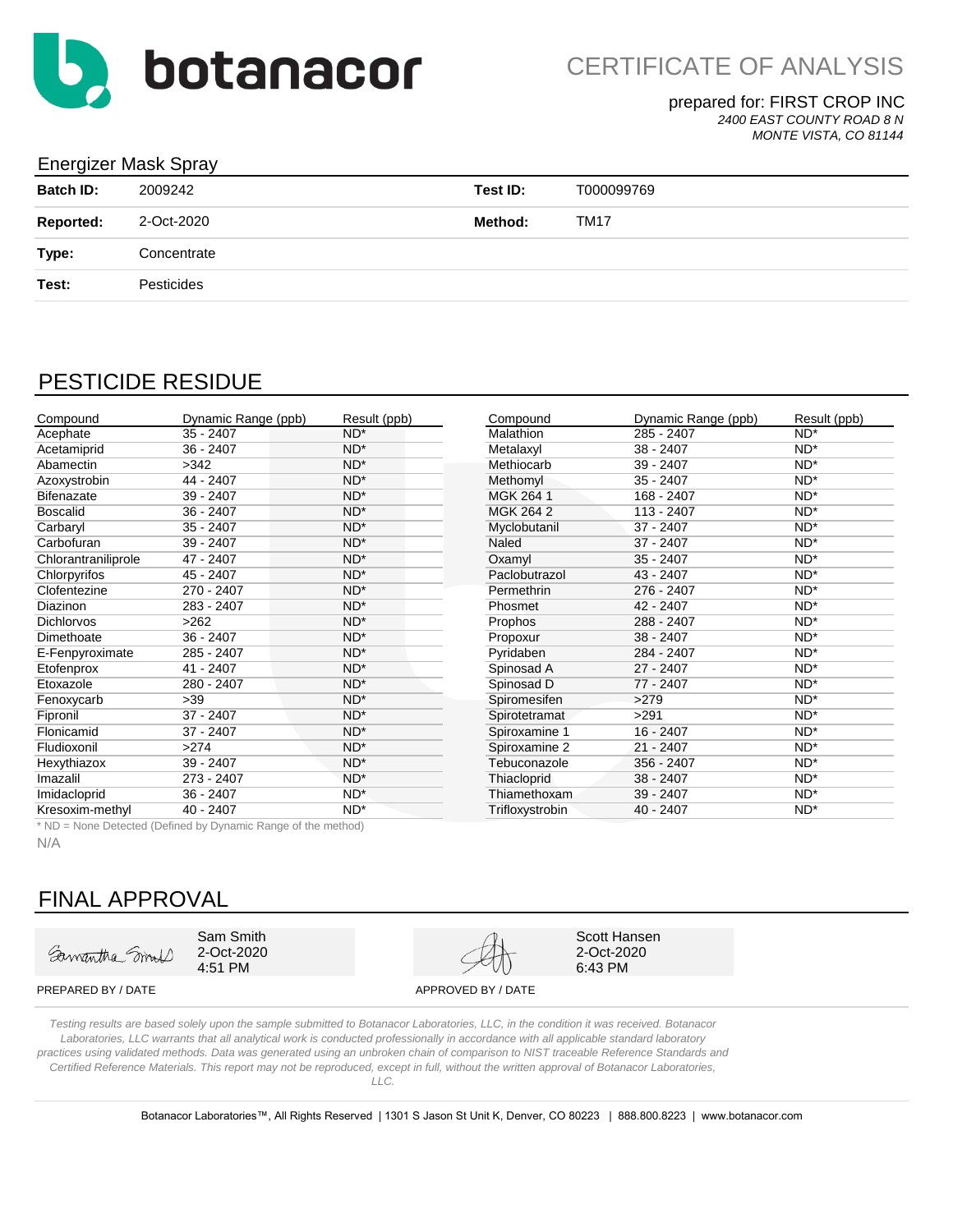

*2400 EAST COUNTY ROAD 8 N*

*MONTE VISTA, CO 81144*

#### Energizer Mask Spray

| <b>Batch ID:</b> | 2009242    | Test ID: | T000099770  |
|------------------|------------|----------|-------------|
| <b>Reported:</b> | 5-Oct-2020 | Method:  | <b>TM19</b> |
| Type:            | Other      |          |             |
| Test:            | Metals     |          |             |
|                  |            |          |             |

# HEAVY METALS

| Analyte        | <b>Dynamic Range (ppm)</b> | <b>Result (ppm)</b> |
|----------------|----------------------------|---------------------|
| Arsenic        | $0.119 - 11.80$            | <b>ND</b>           |
| Cadmium        | $0.125 - 12.40$            | <b>ND</b>           |
| <b>Mercury</b> | $0.126 - 12.60$            | <b>ND</b>           |
| Lead           | $0.125 - 12.40$            | <b>ND</b>           |

\* ND = None Detected (Defined by Dynamic Range of the method)

# FINAL APPROVAL



Ryan Weems 5-Oct-2020 6:10 PM



Greg Zimpfer 5-Oct-2020 8:49 PM

PREPARED BY / DATE APPROVED BY / DATE

*Testing results are based solely upon the sample submitted to Botanacor Laboratories, LLC, in the condition it was received. Botanacor Laboratories, LLC warrants that all analytical work is conducted professionally in accordance with all applicable standard laboratory practices using validated methods. Data was generated using an unbroken chain of comparison to NIST traceable Reference Standards and Certified Reference Materials. This report may not be reproduced, except in full, without the written approval of Botanacor Laboratories, LLC.*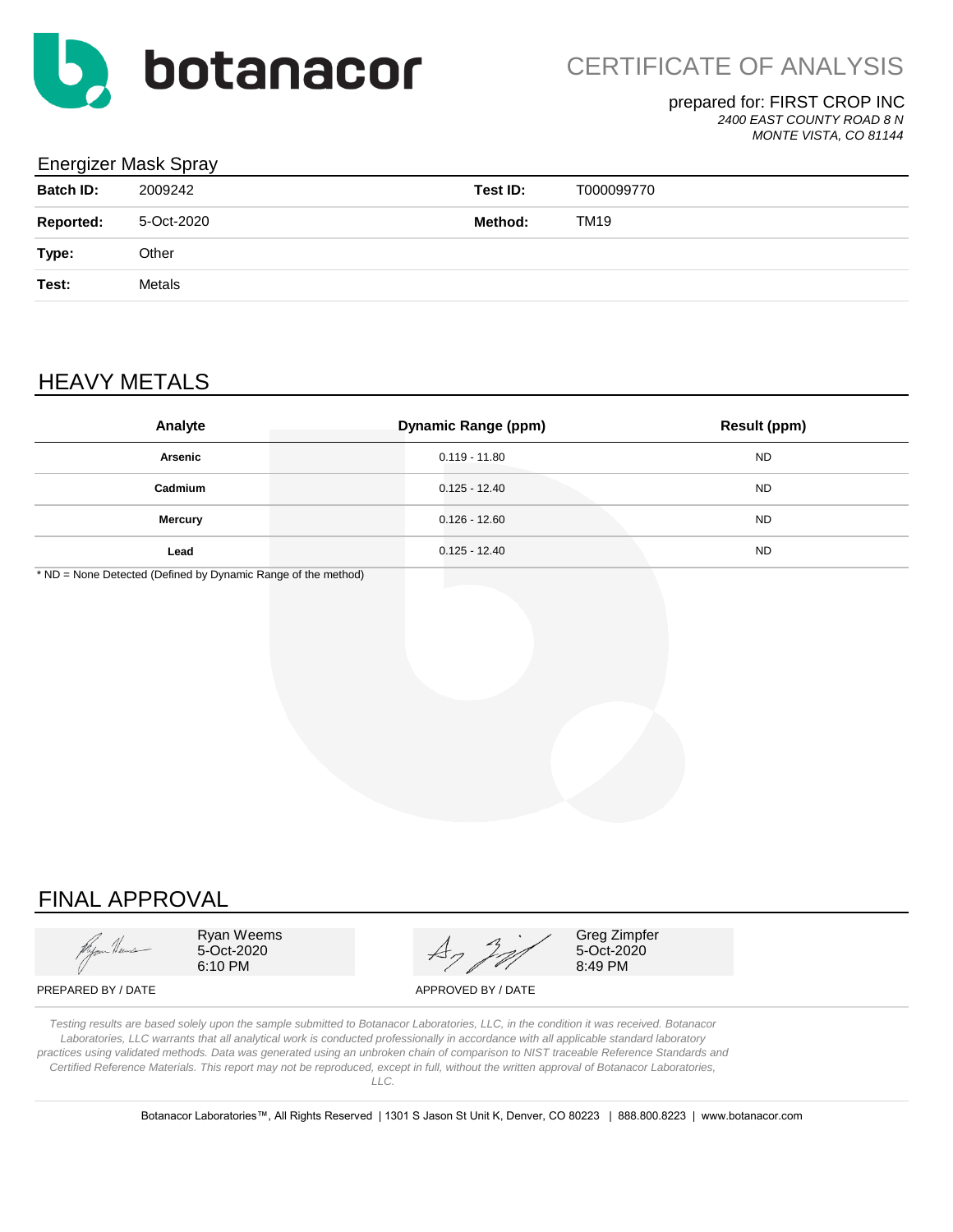

*2400 EAST COUNTY ROAD 8 N MONTE VISTA, CO 81144*

### Energizer Mask Spray

| - U              |                          |          |            |
|------------------|--------------------------|----------|------------|
| <b>Batch ID:</b> | 2009242                  | Test ID: | T000099766 |
| <b>Reported:</b> | 5-Oct-2020               | Method:  | TM04       |
| Type:            | Topical                  |          |            |
| Test:            | <b>Residual Solvents</b> |          |            |
|                  |                          |          |            |

# RESIDUAL SOLVENTS

| <b>Solvent</b>                          | <b>Dynamic Range (ppm)</b> | <b>Result (ppm)</b> |
|-----------------------------------------|----------------------------|---------------------|
| Propane                                 | $81 - 1616$                | *ND                 |
| <b>Butanes</b><br>(Isobutane, n-Butane) | 165 - 3295                 | *ND                 |
| Methanol                                | 55 - 1100                  | *ND                 |
| Pentane                                 | 89 - 1785                  | *ND                 |
| Ethanol                                 | 82 - 1647                  | *ND                 |
| Acetone                                 | 92 - 1835                  | *ND                 |
| <b>Isopropyl Alcohol</b>                | 93 - 1852                  | *ND                 |
| Hexane                                  | $6 - 113$                  | *ND                 |
| <b>Ethyl Acetate</b>                    | $91 - 1826$                | *ND                 |
| <b>Benzene</b>                          | $0.2 - 3.7$                | *ND                 |
| <b>Heptanes</b>                         | $90 - 1805$                | *ND                 |
| Toluene                                 | $16 - 329$                 | *ND                 |
| Xylenes<br>(m,p,o-Xylenes)              | 119 - 2383                 | *ND                 |

\* ND = None Detected (Defined by Dynamic Range of the method)

NOTES:

N/A

# FINAL APPROVAL

Daniel Westerson

Daniel Weidensaul 5-Oct-2020 4:18 PM

Greg Zimpfer 5-Oct-2020 6:26 PM

PREPARED BY / DATE APPROVED BY / DATE

*Testing results are based solely upon the sample submitted to Botanacor Laboratories, LLC, in the condition it was received. Botanacor Laboratories, LLC warrants that all analytical work is conducted professionally in accordance with all applicable standard laboratory practices using validated methods. Data was generated using an unbroken chain of comparison to NIST traceable Reference Standards and Certified Reference Materials. This report may not be reproduced, except in full, without the written approval of Botanacor Laboratories, LLC. ISO/IEC 17025:2005 Accredited A2LA Certificate Number 4329.02*